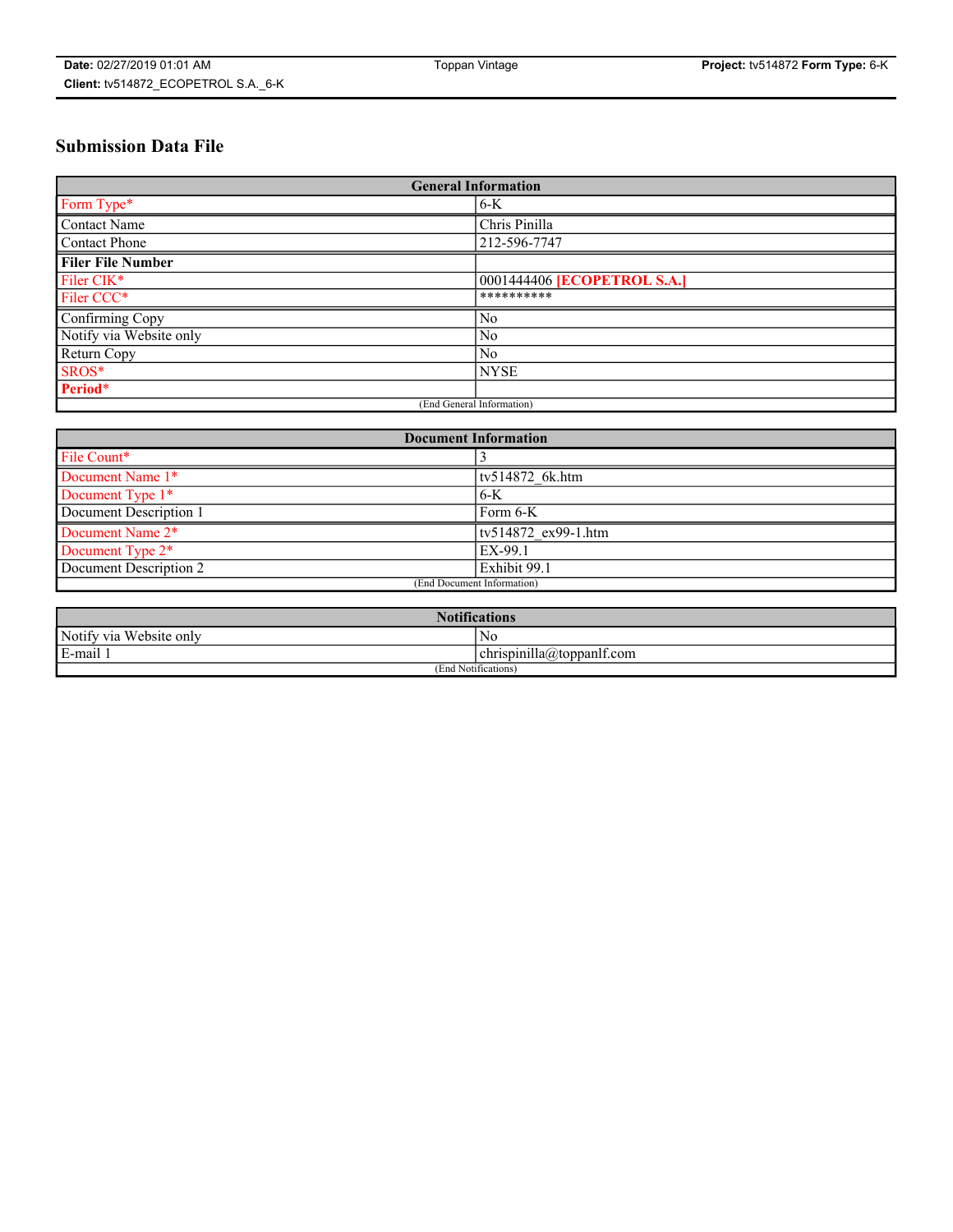### **UNITED STATES SECURITIES AND EXCHANGE COMMISSION Washington, D.C. 20549**

### **FORM 6-K**

### **REPORT OF FOREIGN PRIVATE ISSUER PURSUANT TO RULE 13a-16 OR 15d-16 UNDER THE SECURITIES EXCHANGE ACT OF 1934**

For the month of February, 2019 Commission File Number 001-34175

### ECOPETROL S.A.

(Exact name of registrant as specified in its charter)

N.A.

(Translation of registrant's name into English)

COLOMBIA

(Jurisdiction of incorporation or organization)

Carrera 13 No. 36 – 24 BOGOTA D.C. – COLOMBIA

(Address of principal executive offices)

Indicate by check mark whether the registrant files or will file annual reports under cover of Form 20-F or Form 40-F.

Form 20-F  $\boxtimes$  Form 40-F  $\Box$ 

Indicate by check mark if the registrant is submitting the Form 6-K in paper as permitted by Regulation S-T Rule 101(b)(1)

 $Yes \Box$  No  $\boxtimes$ 

Indicate by check mark if the registrant is submitting the Form 6-K in paper as permitted by Regulation S-T Rule 101(b)(7)

 $Yes \Box$  No  $\boxtimes$ 

Indicate by check mark whether the registrant by furnishing the information contained in this form is also thereby furnishing the information to the Commission pursuant to Rule 12g3-2(b) under the Securities Exchange Act of 1934.

 $Yes \Box$  No  $\boxtimes$ 

If "Yes" is marked, indicate below the file number assigned to the registrant in connection with Rule 12g3-2(b): 82-  $N/A$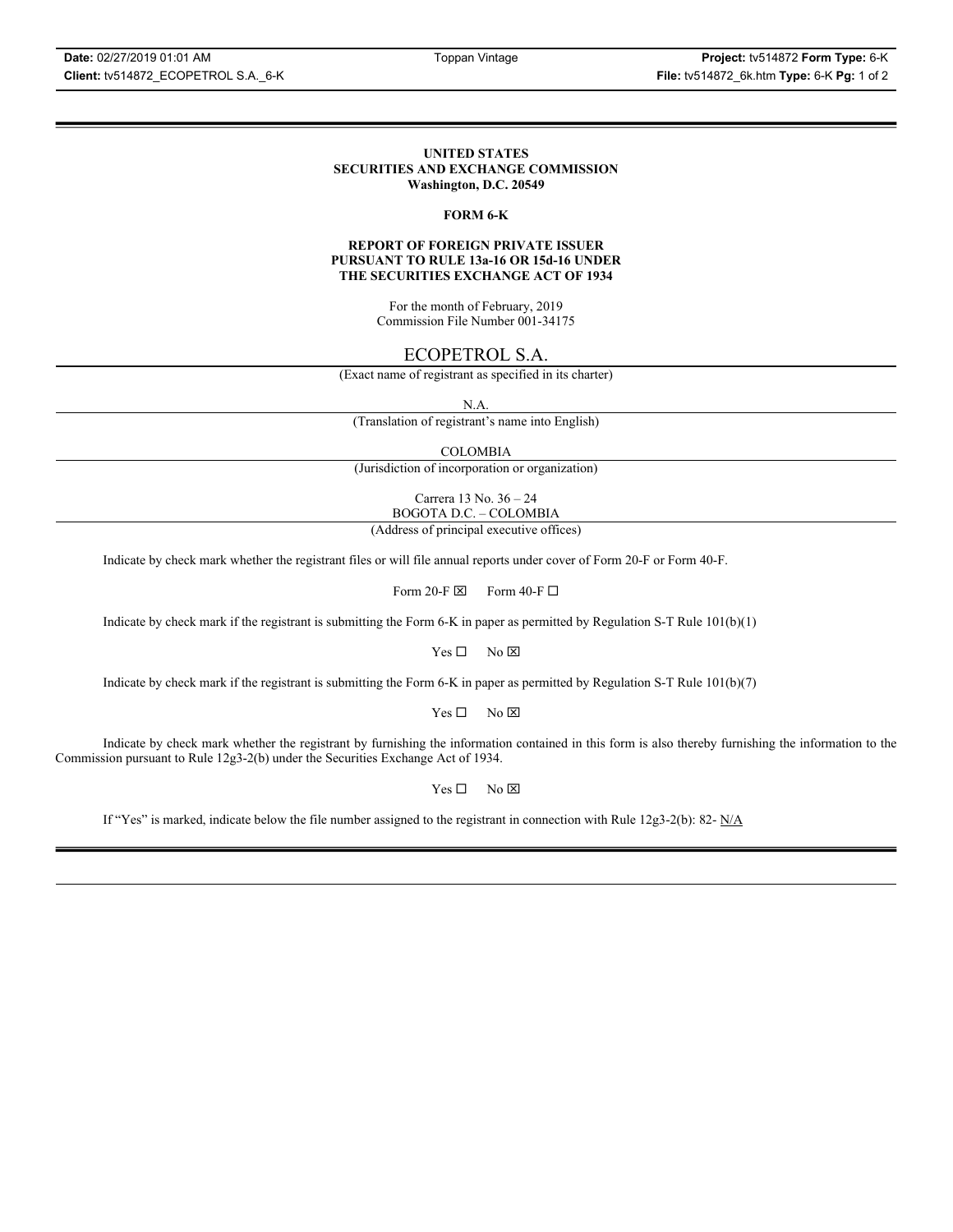### **SIGNATURES**

Pursuant to the requirements of the Securities Exchange Act of 1934, the registrant has duly caused this report to be signed on its behalf by the undersigned, thereunto duly authorized.

Ecopetrol S.A.

By: /s/ Jaime Caballero Uribe

Name: Jaime Caballero Uribe Title: Chief Financial Officer

Date: February 27, 2019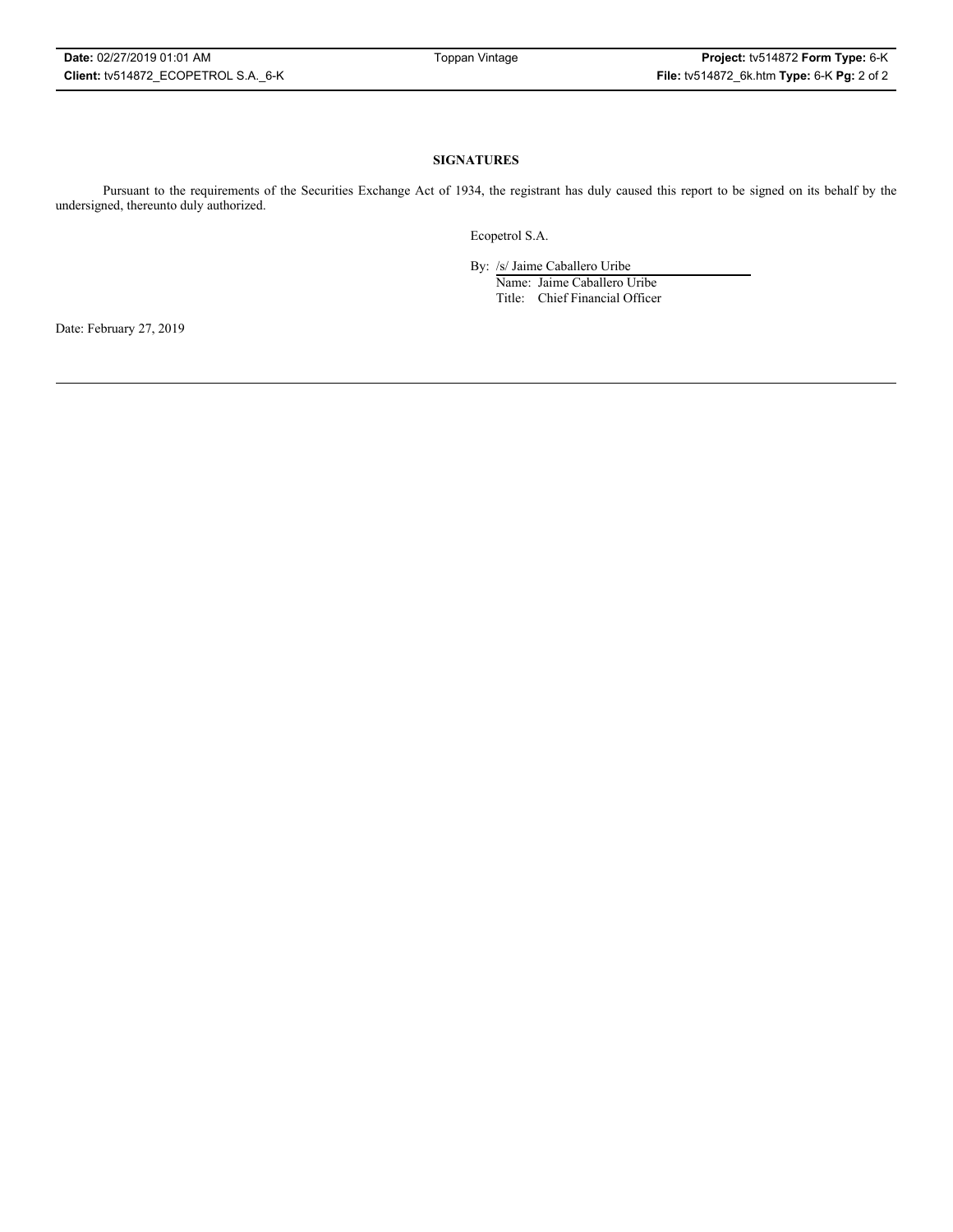**Exhibit 99.1**



## **MATERIAL INFORMATION**

### **2018 Earnings Distribution Proposal**

Ecopetrol S.A. (BVC: ECOPETROL; NYSE: EC) ("Ecopetrol" or the "Company") informs the 2018 earnings distribution proposal, approved by a majority of the members of its Board of Directors, which will be submitted for the consideration of the Shareholders Meeting (*Asamblea de Accionistas*) that will take place on March 29, 2019:

| <b>PROFIT DISTRIBUTION PROPOSAL</b><br><b>YEAR 2018 (colombian pesos)</b> |           |                       |  |
|---------------------------------------------------------------------------|-----------|-----------------------|--|
| <b>Net Profit after provision for income tax</b>                          |           | 11,556,405,128,649    |  |
| + Release of reserves from previous years                                 |           | 3,050,703,491,516     |  |
| New exploration reserves                                                  |           | 2,541,621,888,153     |  |
| Excess of fiscal depreciation reserve (Art. 130 ET)                       |           | 509,081,603,363       |  |
| - Legal reserves of the current year                                      |           | 1,664,722,116,228     |  |
| Legal Reserve $(10\%)$                                                    |           | 1,155,640,512,865     |  |
| Excess of fiscal depreciation reserve (Art. 130 ET)                       |           | 509,081,603,363       |  |
| <b>Available to the Shareholders</b>                                      |           | 12,942,386,503,937    |  |
| It is proposed to distribute as follow:                                   |           |                       |  |
| For dividend payment:                                                     |           |                       |  |
| According to the dividends policy (not taxed) (60% Net income)            |           | 6,948,721,402,643     |  |
| Extraordinary dividend not taxed (20% additional net profit)              |           | 2,302,534,902,651     |  |
|                                                                           | Subtotal: | 9,251,256,305,294     |  |
| For the constitution of Occasional Reserve for sustainability:            |           |                       |  |
| Taxed                                                                     |           | 1,569,967,075,971     |  |
| Not taxed                                                                 |           | 2, 121, 163, 122, 672 |  |
|                                                                           | Subtotal: | 3,691,130,198,643     |  |
| <b>Total</b>                                                              |           | 12,942,386,503,937    |  |
| Ordinary dividend payable per share                                       |           | 169                   |  |
| Extraordinary dividend to pay per share                                   |           | 56                    |  |
| <b>Total dividend payable</b>                                             |           | 225                   |  |
| Ordinary payout                                                           |           | 60%                   |  |
| Extraordinary payout                                                      |           | 20%                   |  |
| <b>Payout total</b>                                                       |           | 80%                   |  |
|                                                                           |           |                       |  |

The proposed earnings distribution follows the Company's dividend policy to distribute between 40%-60% of net income for the year. Pursuant thereto, the Board approved an earnings distribution of 60% of 2018 net income as an ordinary dividend payment. In addition, considering the solid financial performance of the Company, the over delivery of its targets and its robust cash position at the end of 2018, the Board is also proposing an extraordinary dividend, of exceptional nature, of 20% of net income as well as the establishment of a reserve for the future sustainability of the Company.

Given the above, a \$169 peso per share is proposed as earnings distribution in line with the 60% dividend policy in place and \$56 pesos per share of an extraordinary dividend as a response to the over delivery of the financial performance of the company, which does not compromise the 2019-2021 business plan announced on February 26, 2019.